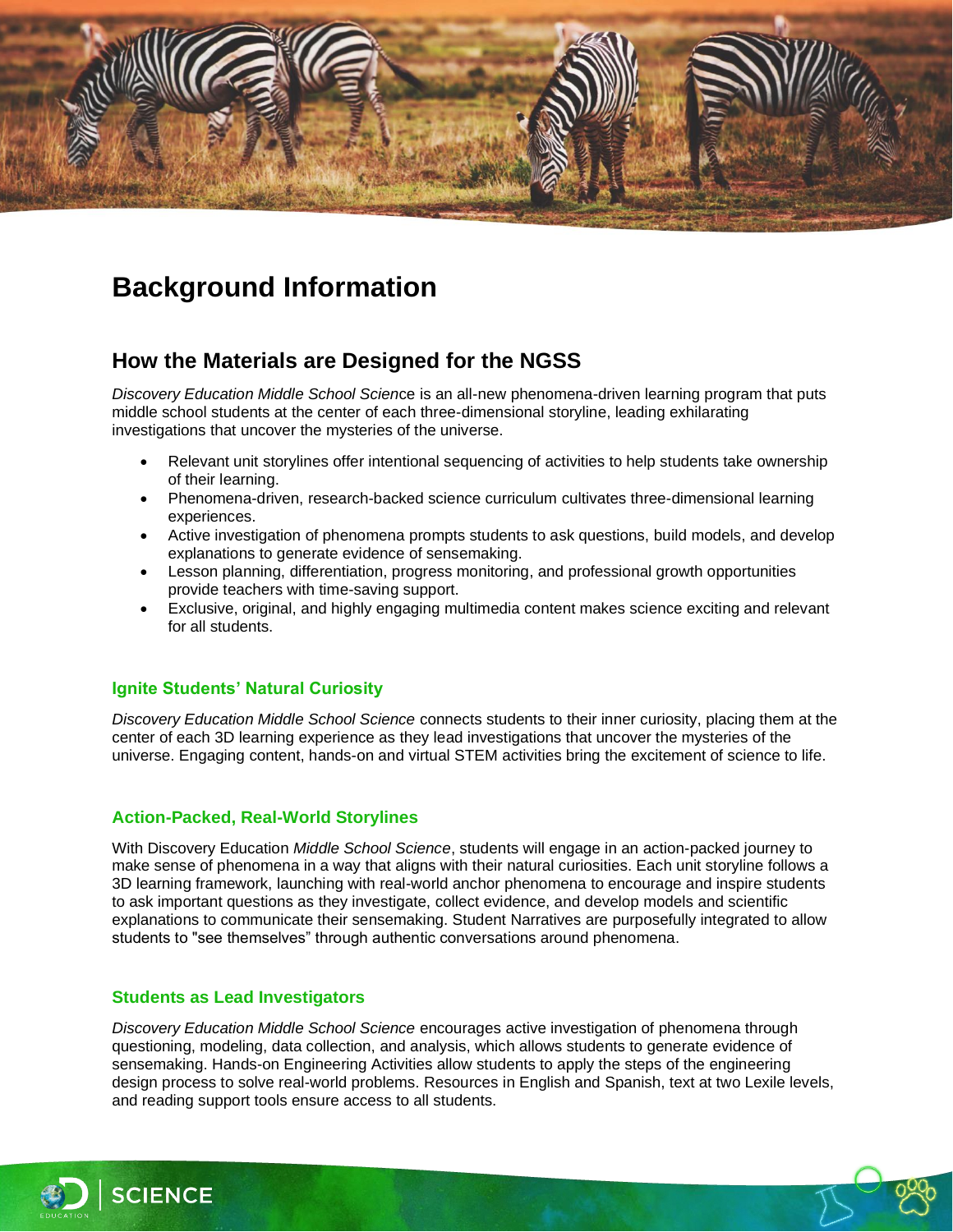

### **Navigating 3D Instruction**

Lesson planning, differentiation, progress monitoring, and professional growth opportunities provide teachers with time-saving support. Each unit features numerous three-dimensional teacher notes and scaffolded support that helps students build proficiency. Activity-specific differentiation strategies guide students with varied needs as they progress through NGSS expectations to acquire the required knowledge and conceptual understanding of the scientific ideas in the unit.

#### **Checkpoints All Along the Way**

Formative and Summative Assessments are embedded into the learning cycle for each *Middle School Science* unit to support students in achieving proficiency in defined learning goals. Technology Enhanced Items (TEIs) allow students to demonstrate 3D learning with responses that feed directly to the Dashboard. Through Performance-Based Assessments they address each of the unit's performance indicators. Unit Projects encourage research and design of solutions to real-world problems related to the Anchor Phenomenon.

#### **Modular Design**

Discovery Education *Middle School Science* consists of 16 modular units, allowing schools and teachers to choose the order in which to complete units based on their preferred pathway: integrated or discipline specific. Two suggested pathways are provided based on research behind *A Framework for K-12 Science Education*.

# **Evidence of Efficacy**

Discovery Education's signature science education resource, *Middle School Science*, cultivates phenomena-based classrooms in which students learn through investigation and design, solve real-world problems, and develop meaningful understanding of the three dimensions of science and engineering all while developing and employing skills in research, analysis, critical thinking, creativity, communication, collaboration, and productivity. Designed by experts in the Next Generation Science Standards (NGSS) and three-dimensional instruction with help, input, and feedback from classroom teachers, *Discovery Education Middle School Science* brings science learning to life in remote, hybrid, and in-person learning environments.



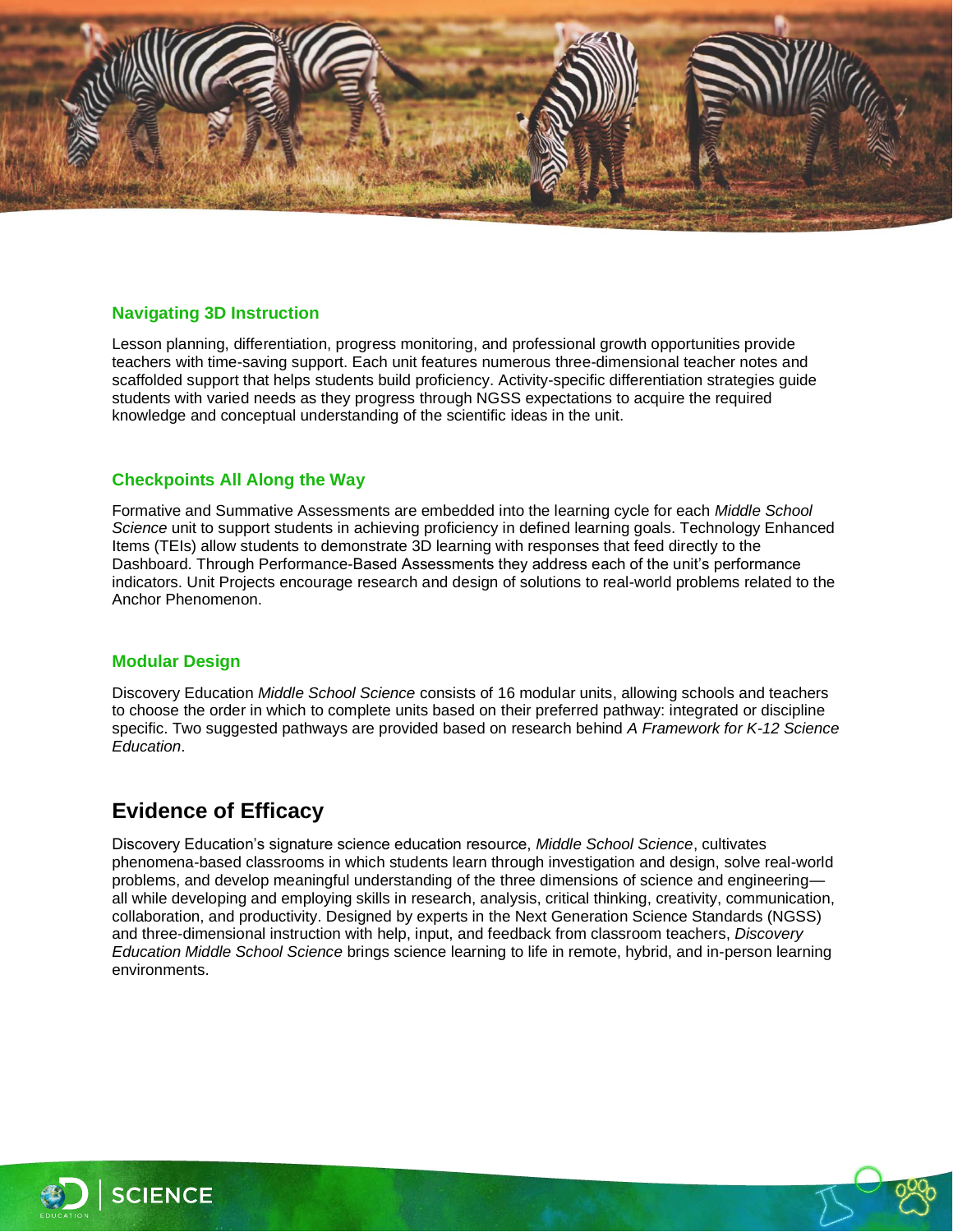

Discovery Education partnerships throughout the country that support science and STEM education with *Middle School Science* and professional learning have yielded positive results for both instructional practice and student achievement. Below are just a few such examples, presented alphabetically by state.

- "JSD searched for two years for a middle and high school science curriculum. We wanted something that was digital, aligned with NGSS, and continuously updated. Discovery Education *Science* is exactly what we were looking for. - **Ted Wilson, Director, Teaching and Learning Support, Juneau School District, AK**
- "This is the best phenomena-based curriculum I have seen. You have really absorbed the NGSS and made it seamless for us to use." - **Patty Seaton – Science Educator, Prince George County Public Schools, MD**
- "Clear, concise, relevant, easy to use." -**Middle School Educator, Bloomington Independent School District 271, MN**
- "Our students enjoy becoming scientists that follow a contemporary, dynamic, storyline. I appreciate the implementation of real scientific data into the classroom setting." - **Science Director, Greece Central School District, NY**

# **Supplemental Services**

### **Exciting Content That Inspires Curiosity**

Discovery Education pairs award-winning content from our dynamic K-12 learning platform with carefully selected phenomena to develop students' 3D learning. Vetted by curriculum experts and differentiated by grade level, the phenomena and content used in *Middle School Science* mirrors the unique interests of students and helps them make relevant, lasting connections between science, the classroom, and their everyday lives. Next, we integrate additional key content from across our networks like Outrageous Acts of Science, NASA, Shark Week, NBA, MLB, Street Science, and World Wildlife Fund to enhance the standards and Disciplinary Core Ideas in *Middle School Science.*